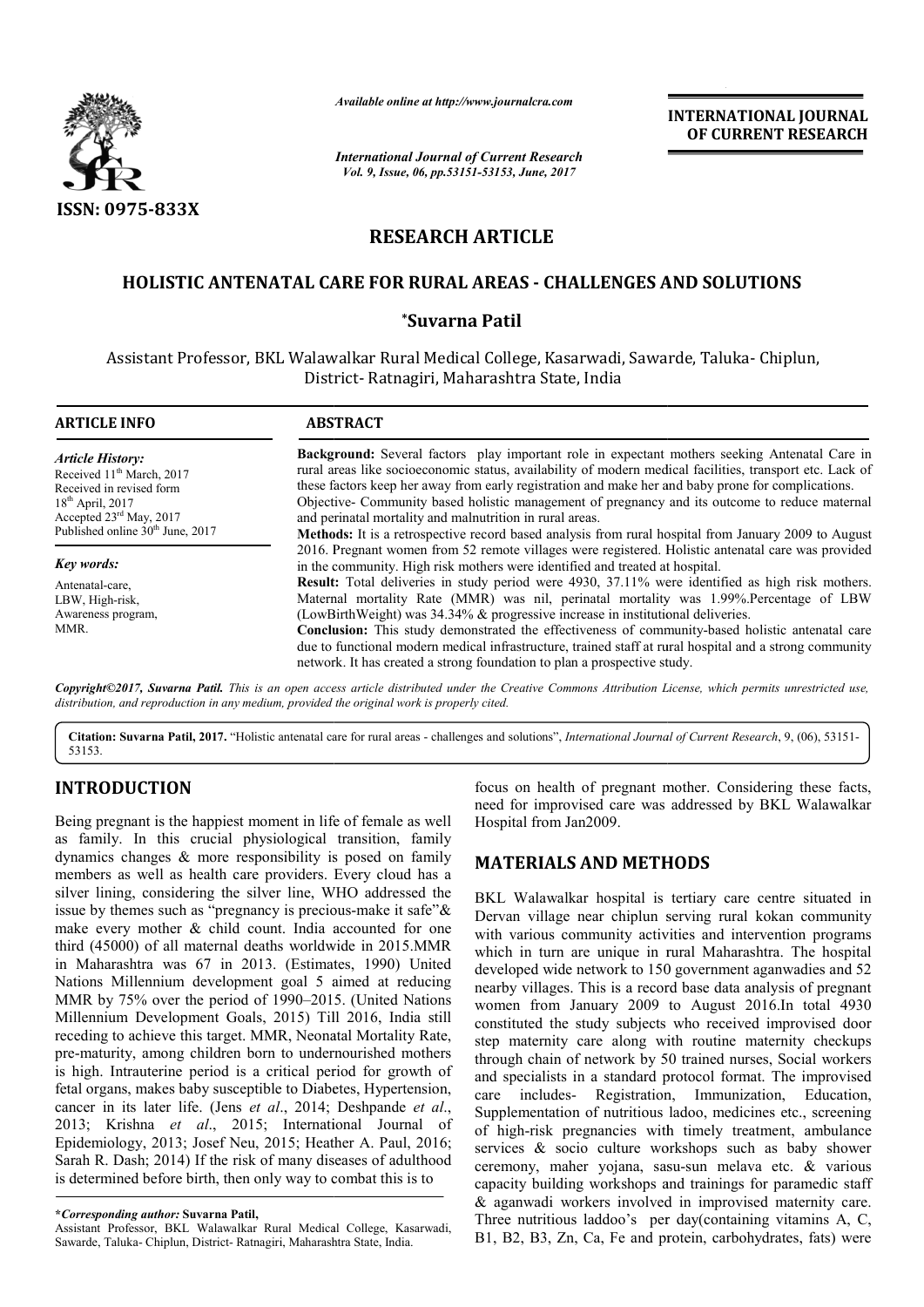supplemented for 9 months. Each laddoo weigh 50 gm giving 410 Kcal. Each mother underwent obstetric sonography minimum twice, maximum 4 times. Base hospital had well equipped labor rooms, operation theatres, anesthesia, obstetrician, pediatrician backup round the clock, blood bank, component facility , medical and neonatal intensive care and hemodialysis unit. All high risk mothers were treated at this hospital. All babies were weighed after delivery and baby kit(baby suite, diaper, mattress) was gifted to mother. Data analysis made using appropriate statistical procedures.

#### **Statistical Tables**

71.9%, capacity building workshop for village leaders was augmented from 5% to 63.5%, ladoo consumption improved from 19% to 81%, ambulance services were utilized from 0% to 29% & maher-yojana utilization increased from 0% to 28%.

### **DISCUSSION**

The Konkan region, on the Western coast of Maharashtra, is characterized by mountainous terrain with poor soil quality, hot humid weather and poverty, paucity of tertiary health care facilities, deep rooted superstitions has led to wide spread malnutrition amongst people of Konkan.

|  | Table 1. Data Analysis of registered pregnant women |
|--|-----------------------------------------------------|
|  |                                                     |

| Years                      | 2009     | 2010     | 2011      | 2012      | 2013      | 2014     | 2015     | 2016         | Total          |
|----------------------------|----------|----------|-----------|-----------|-----------|----------|----------|--------------|----------------|
| No of ANC                  | 397      | 377      | 381       | 708       | 824       | 828      | 691      | 461          | 4667           |
| No. of high risk $(\% )$   | 63       | 45       | 261       | 215       | 386       | 327      | 327      | 108          | 1732           |
|                            | (15.86)  | (11.93)  | (68.50)   | (30.36)   | (46.84)   | (39.49)  | (47.32)  | (23.42)      | (37.11)        |
| Delivered Outside (%)      | 127      | 59       | 33 (8.66) | 43 (6.07) | 42 (5.09) | 29(3.50) | 6(0.86)  | $\theta$     | 339            |
|                            | (31.98)  | (15.64)  |           |           |           |          |          |              | (7.26)         |
| Delivered in the Institute | 270      | 318      | 348       | 665       | 782       | 799      | 685      | 461          | 4328           |
| (%)                        | (68.01)  | (84.35)  | (91.33)   | (93.92)   | (94.90)   | (96.49)  | (99.13)  | (100)        | (92.73)        |
| Live births $(\% )$        | 397      | 366      | 363       | 687       | 802       | 812      | 686      | 461          | 4574           |
|                            | (100)    | (97.08)  | (95.27)   | (97.03)   | (97.33)   | (98.06)  | (99.27)  | (100)        | (98.00)        |
| Perinatal deaths (%)       | $\theta$ | 11       | 18 (4.72) | 21 (2.96) | 22(2.66)  | 16(1.93) | 5(0.72)  | $\mathbf{0}$ | 93 (1.99)      |
|                            |          | (2.91)   |           |           |           |          |          |              |                |
| MMR $(\%)$                 | $\theta$ | $\theta$ | $\theta$  | $\theta$  | $\Omega$  | $\Omega$ | $\theta$ | $\theta$     | $\overline{0}$ |

|  | Table 2. Year-wise response to various activities by respondents |  |  |
|--|------------------------------------------------------------------|--|--|
|  |                                                                  |  |  |

| Attendance                                | 2009  | 2010   | 2011   | 2012   | 2013   | 2014   | 2015   | 2016   |
|-------------------------------------------|-------|--------|--------|--------|--------|--------|--------|--------|
| ANC attendance for awareness at anganwadi | 24%   | 29%    | 58.90% | 73%    | 71%    | 79%    | 78.12% | 82%    |
| Baby shower                               | 5%    | 28%    | 45%    | 37%    | 54%    | 71.80% | 84.31% | 79%    |
| Mother in law workshop                    | $2\%$ | 12%    | 41%    | 45%    | 56%    | 68.90% | 72.80% | 71.90% |
| Village leader work shop                  | 5%    | 8%     | 23%    | 22%    | 36.60% | 41%    | 53.90% | 63.50% |
| Ladoo consumption                         | 19%   | 34.90% | 46.32% | 58.23% | 66%    | 68.56% | 79.31% | 81%    |
| Ambulance service                         | $0\%$ | $0\%$  | $5\%$  | 19.80% | 37%    | 31%    | 32%    | 29%    |
| Maher yojana                              | $0\%$ | $0\%$  | $0\%$  | 10%    | 14%    | 21%    | 33%    | 28%    |

#### **Table 3. Status of birth weight**

| Weight of Babies $(N=4574)$                               |              |              |                |  |  |  |  |
|-----------------------------------------------------------|--------------|--------------|----------------|--|--|--|--|
| Variable                                                  | $N(\%)$      | Male $(\% )$ | Female $(\% )$ |  |  |  |  |
| No of babies with birth weight $\geq 2.5$ kg              | 3003 (65.65) | 1590 (52.94) | 1413 (47.05)   |  |  |  |  |
| No. of babies birth weight $\leq$ 2.5 kg(LBW)             | 1571 (34.34) | 728 (46.33)  | 843 (53.66)    |  |  |  |  |
| Sex ratio is 971 female births per 1000 male live births. |              |              |                |  |  |  |  |

## **RESULTS**

Total registered respondents were 4930.No. of mothers followed up to end of study were 4667 because 263 lost to follow-up. Gravida status was found to be  $49.85\%$  &  $50.15\%$ as primi & multi-gravid respectively. More than 2/3rd pregnant women i.e. 84.76% belonged to age range of 20 to 34 years. Year-wise distribution of registered pregnancies showed increasing trend for deliveries at BKLW hospital i.e. 68% in 2009 to 100% up to end of August 2016.Overall percentage of high risk mothers was high (37.11%) There was year wise increase of high risk pregnancies as more pregnant women started enrolling for antenatal-care and referral services. The record revealed zero maternal mortality during study period. Declining trends were observed for LBW & perinatal mortality. Utilization of improvised maternity care package showed increasing trends over the period of time as response to awareness program was increased from 24% to 82%, baby shower from 5% to 79%, mother in law workshop 2% to

Women in this region, remain malnourished because of early marriage, inadequate spacing between pregnancies, insufficient diet and social practices cited against women and heavy physical work on farm. Maternal malnutrition, poor hygiene, thyroid diseases, polycystic ovarian disease, diet, infection, mode of delivery has its effect on maturation of various organs of the baby. As per Darton-Hilli *et al* Epigenetic influences and the likely influence of micronutrient deficiencies on fetal origins of adult chronic diseases are currently being clarified. (Darnton-HillI1, 2015) Though prenatal and antenatal period represents both a risk for adverse programming but also provides a window for opportunity of intervention in cases of adverse fetal programming. (Marianne Vidler *et al*., 2016) Therefore there is a need to identify this opportunity and improvise antenatal care in Rural area. As per the FOGSI study in Kerala 2013, majority of these referral institutions failed to provide critical care management that those referred patients needed. This was either because such hospitals lacked adequate bed provision to accept such referral load, or such facilities were nonexistent. This meant that the management did not